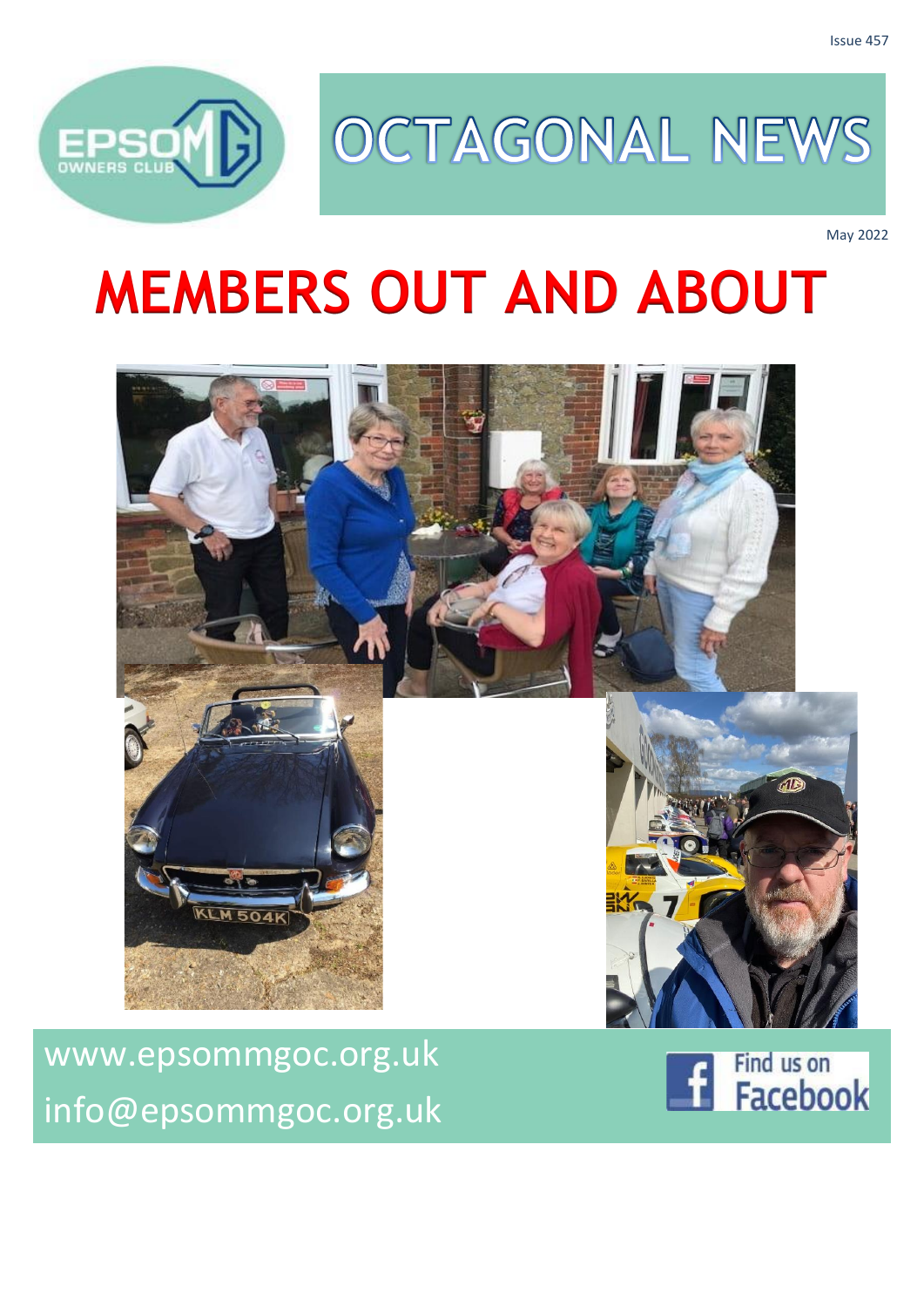## EVENTS

#### Monthly meetings are on the first Thursday in the month from 7.30pm in The Times Square Room, Sutton United Football Club, Gander Green Lane, Sutton SM1 2EY

## WHAT'S PLANNED

| <b>MAY</b>                                                   |                                                                                         |                                                                                                                                    |  |  |  |  |
|--------------------------------------------------------------|-----------------------------------------------------------------------------------------|------------------------------------------------------------------------------------------------------------------------------------|--|--|--|--|
| Thursday 5                                                   | 7.30pm                                                                                  | Monthly meeting - talk by Niamh and Mel from Young Lives versus Cancer                                                             |  |  |  |  |
| Sunday 15                                                    |                                                                                         | MGs in the Park, Solent MGOC click here for info                                                                                   |  |  |  |  |
| Tuesday 17                                                   | 12.30pm                                                                                 | Lunchtime Natter at Onslow Arms, The Street, West Clandon GU4 7TE                                                                  |  |  |  |  |
|                                                              |                                                                                         | contact Nigel Taylor                                                                                                               |  |  |  |  |
| Saturday 21                                                  |                                                                                         | Club stand at Victor Seymour Infants School Car Show and Spring Fair, Denmark<br>Road Carshalton SM5 2JE - contact Paul Colman     |  |  |  |  |
| Wednesday 25                                                 | 7pm SHARP                                                                               | Gourmet Evening at Brooks Restaurant at Brooklands College, Heath Road,                                                            |  |  |  |  |
|                                                              |                                                                                         | Weybridge, KT13 8TT contact Nigel Taylor                                                                                           |  |  |  |  |
| Sunday 29                                                    |                                                                                         | MGCC South East Centre Spring Meeting & Run to The Foulkes Halbard<br>Collection (flyer attached to same email as this newsletter. |  |  |  |  |
| <b>JUNE</b>                                                  |                                                                                         | Click a name for the contact details if not shown                                                                                  |  |  |  |  |
| Friday 3                                                     | 2pm onwards                                                                             | Jubilee BBQ at Royal British Legion, Grub St. Limpsfield Chart RH8 0SJ contact                                                     |  |  |  |  |
|                                                              |                                                                                         | <b>Margaret Billinge</b>                                                                                                           |  |  |  |  |
| Thursday 9                                                   | 7.30pm                                                                                  | Club Night - Jubilee Quiz                                                                                                          |  |  |  |  |
|                                                              |                                                                                         | NOTE THE MEETING HAS MOVED TO THE SECOND THURSDAY BECAUSE OF                                                                       |  |  |  |  |
|                                                              |                                                                                         | <b>JUBILEE CELEBRATIONS AT SUFC</b>                                                                                                |  |  |  |  |
| Saturday 11                                                  | 10.30am                                                                                 | Club stand in Carshalton Park, Ruskin Road, SM5 3DD contact Paul Colman                                                            |  |  |  |  |
| Weekend 11/12                                                | MG Live 2022 at Silverstone click here for info<br>12.30pm                              |                                                                                                                                    |  |  |  |  |
| Sunday 12 June                                               | 12 noon<br>Lunch at Peacock, Henton and after at Foggy and Alexis' contact Nigel Taylor |                                                                                                                                    |  |  |  |  |
| Sunday 12 June                                               |                                                                                         | Bromley Pageant click here for info                                                                                                |  |  |  |  |
| Sunday 12 June                                               |                                                                                         | Southampton & New Forest MGOC New Forest Run click here for info                                                                   |  |  |  |  |
| Sunday 19 June                                               |                                                                                         | MGs in the Park, Cotswold Wildlife Park. Click here for more info                                                                  |  |  |  |  |
| <b>UPCOMING EVENTS</b>                                       |                                                                                         |                                                                                                                                    |  |  |  |  |
| Saturday 2 July                                              |                                                                                         | Club stand - Green Lane Primary and Nursery School                                                                                 |  |  |  |  |
|                                                              |                                                                                         | 4 Green Lane, Worcester Park KT4 8AS - contact Paul Colman                                                                         |  |  |  |  |
| Wednesday 7 July                                             |                                                                                         | Monthly meeting - Pride of Ownership - get polishing!                                                                              |  |  |  |  |
| Saturday 9 July                                              |                                                                                         | 'City Highlights' London Walk contact Margaret Billinge                                                                            |  |  |  |  |
| Sunday 10 July                                               |                                                                                         | Club stand - Sutton Green Fair (more information in the Car Events section of this<br>newsletter)                                  |  |  |  |  |
| Surrey Run to www.milestonesmuseum.org.uk/<br>Sunday 17 July |                                                                                         |                                                                                                                                    |  |  |  |  |
| Sunday 14 August                                             |                                                                                         | Club stand - Cranleigh Classic Car Show, Bookhurst Road, GU6 7DW (on the B2127)                                                    |  |  |  |  |
|                                                              |                                                                                         | 4 Green Lane, Worcester Park KT4 8AS - contact Paul Colman                                                                         |  |  |  |  |
| Weekend 19-21 August                                         |                                                                                         | MG & Triumph weekend Stafford Showground, ST18 0BD click here for info                                                             |  |  |  |  |
|                                                              |                                                                                         | NOTE this is definitely one-                                                                                                       |  |  |  |  |
| Sunday 21 August                                             |                                                                                         | Cordles' Run to the Aircraft Museum at Gatwick Airport contact Richard Cordle                                                      |  |  |  |  |
| Weekend 26-28 August                                         |                                                                                         | Silverstone Classic www.silverstone.co.uk/classic-car-clubs                                                                        |  |  |  |  |
| Monday 29 August                                             |                                                                                         | Bexhill on Sea 100 Motoring Club event click here for info                                                                         |  |  |  |  |
| Sunday 4 September                                           |                                                                                         | WSMGOC South Downs Run click here for info                                                                                         |  |  |  |  |
| Sunday 25 September                                          |                                                                                         | Club stand - Carshalton Riding for the Disabled, Woodmansterne Road SM5 4DT -                                                      |  |  |  |  |
|                                                              |                                                                                         | contact Paul Colman                                                                                                                |  |  |  |  |
| Sunday 25 September                                          |                                                                                         | MGB at 60, British Motor Museum Gaydon click here for info                                                                         |  |  |  |  |
| Weekend 11-13 November                                       |                                                                                         | National Classic Car Show, NEC Birmingham click here for info                                                                      |  |  |  |  |
| Sunday 30 October                                            |                                                                                         | Autumn Leaves Run contact Malcolm Childs                                                                                           |  |  |  |  |
| January 28 <sup>th</sup> 2023                                |                                                                                         | Dinner Dance and Annual Awards                                                                                                     |  |  |  |  |

*All events are undertaken at Members' own risk*

CUT-OFF FOR THE NEXT NEWSLETTER IS SATURDAY 28 MAY Send any entries or photos to [kimshros@gmail.com](mailto:kimshros@gmail.com)

Copies of this newsletter and back issues can be download from the [Newsletters section](http://www.epsommgoc.org.uk/epsom-mgoc-newsletters/) of the website

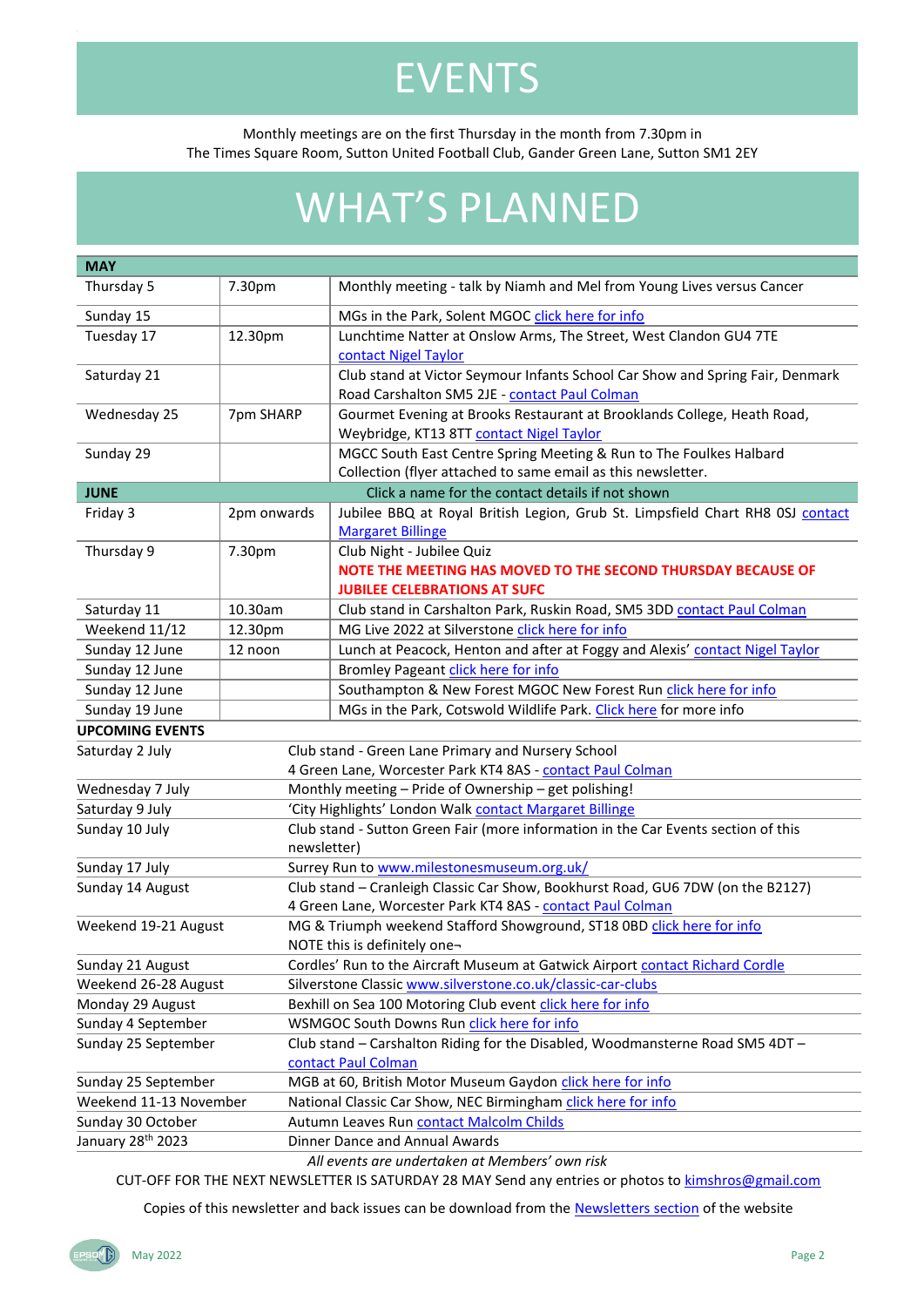### EDITOR'S ETCHINGS

Hello everyone. Not much to report from here, I am sure you will be pleased to know, however, it looks like other members are out and about having fun!

I was interested to see an electric MG ZS being used in an article on the BBC where a reporter was investigating the availability and state of repair of charging points. All quite relevant to me as I've been doing a bit of work for BP pulse – the renewables arm of BP and the UK charging point operation. It does seem to be a big consideration in the move to an electric vehicle and a very good point was made on the programme by a young person who said how vulnerable she felt as a lone woman using a charge point, particularly after dark, as they are often in a remote corner of a car park. There's also lots of discussion on caravan groups I belong to about whether we will be the last generation of caravanners – certainly there's no infrastructure at caravan parks at the moment and nothing that can really tow – we'll see! On the subject of electric MGs, Nigel Swann sent me this photo – it is custom built and, if you need to ask the price you probably can't afford it! It is super though and I'd happily swap Wyatt for it if the chap who owns it would prefer a classic!



On the subject of cars, I received some very useful advice from a fellow committee member to complete an Historic vehicle registration for the B Roadster that's been in my drive for a number of years! I hadn't thought about this as it had turned 40 while it's been grounded – there is no guarantee, of course, that the concession for historic vehicles will continue and any vehicle will need to be registered as such if the ULEZ is extended. There's more information [here.](https://www.gov.uk/historic-vehicles/apply-for-vehicle-tax-exemption) The Secretary has also been in touch with the Federation of British Historic Vehicle Clubs who confirm they are monitoring the situation. There is some information about emissions on their website [here.](https://www.fbhvc.co.uk/emissions) The page is interesting as it is not just about London and covers some things I, personally, had not thought about.

Finally, someone who used to be a member of the Club has been in touch with me. They are wanting to get their lovely MGC back on the road and are looking for recommendations for specialised mechanics. If anyone can recommend someone, please email me on **kimshros@gmail.com**.

Happy summer fun! Kim

## SOCIAL SCENE

**Epsom MGOC invitation to Jubilee BBQ on Friday June 3rd -** - at the Royal British Legion, Grub St. Limpsfield Chart RH8 0SJ. Food will be served from 2pm onwards with live music from 3pm. The cost is £14 per head and drinks and deserts may be purchased at additional cost. Members are invited to come and to display their cars in the specially designated car parking area on the lawns reserved for us and Paul will be on hand to assist with the car parking and display.

I will need to collect the monies at the May meeting and it would be very helpful if members can bring the correct money due to the shortages of available cash. If you prefer to pay by cheque these need to be made payable to 'William Nicholas'. I will give you an invitation to present when you collect your food from the barbecue. Please give me a ring or email me if you will not be at the meeting and would like to attend - my contact details are here.

**London Walk on Saturday 9th July** with guides Marion Clarke and John Morgan. The walk is entitled 'City Highlights'. It will feature key City landmarks including St Paul's Cathedral [outside]. The cost per head is £10.

#### **Possible future events.**

- Tour of Westminster Abbey with guide John Morgan. This has to be mid-week and would cost £18ph.
- Tribute Nights at the Royal British Legion which cost £12.50 (pay on the door)
	- o Saturday 20th August 7.30pm Abba tribute act.
	- o Saturday 8th October 7.30pm Whitney Houston and Motown tribute acts
- September (date to be arranged) visit to Denbies Vineyard with a tour of the grounds by train

Happy Socialising, Margaret.

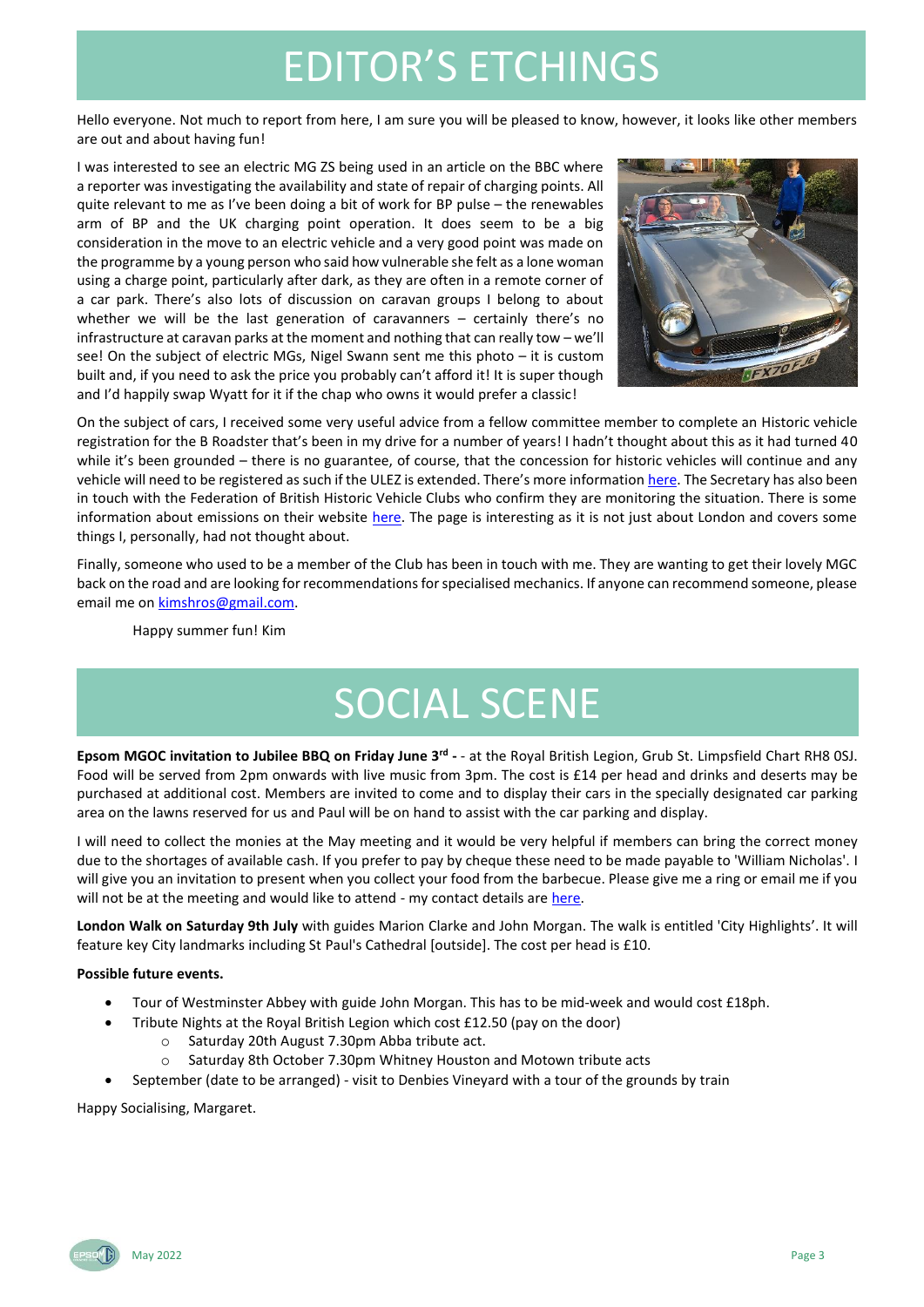## CHAIRMAN'S CHATTERINGS

It was good to see more members returning to the first April monthly meeting since the Covid lockdowns began.

This is the time of the year when the programme of events is increasing, so do have a look at the Newsletter to see what is on offer, make a note of those that you wish to attend and make a booking where required.

That's all from me this month. Keep safe and well. Eric

## SECRETARY'S SCRIBBLINGS

The April club night was a very successful bingo evening, with a good turnout of members. I missed both the club night and both natters this month due to holidays and other commitments but I did, however, manage to get to the 'Drive it day' event on Sunday 24<sup>th</sup>, where 30 members took a drive on a dry sunny day to the Royal British Legion in Limpsfield to enjoy a roast lunch at Billy's bistro. This was followed by an afternoon of live music by 'The Escorts' whose repertoire was a selection of songs from the 60's and 70's. Margaret has organised a further visit here on Friday 3<sup>rd</sup> June as part of the Queens Jubilee weekend, as we have been invited to partake in their Jubilee BBQ. It is a lovely setting, and we have been given reserved parking where we can make a nice MG display.

The other big April event was the club weekend to Stratford and the Cotswolds. This event overlaps into May, so it will be next month before we can give you a report, but with a nice hotel organised, a couple of runs and even a boat trip booked, it is being keenly looked forward to by the members.

The May club night will welcome Niamh and Mel, who will be talking about the charity 'Young lives versus Cancer'. The charity helps young people and their families in many ways, not only financial, and does all they can to make lives better for the patient and their support. The statement 'To help them thrive, not just survive', really expresses the approach by this amazing charity [www.younglivesvscancer.org.uk](http://www.younglivesvscancer.org.uk/)

We have two really good natters organised in May. The lunchtime natter at the highly recommended Onslow Arms in West Clandon, and the always popular evening natter at Brooklands College where we will enjoy a many course meal prepared by the students at the college and is always a varied and delightful meal prepared by future chefs. In between we have our first 'club stand' of the season at Victor Seymour School in Carshalton.

Linda and I have now confirmed our annual run on the 21<sup>st</sup> August will be to the Aircraft Museum at Gatwick Airport. More details to follow as we put the run together and try and work out a few simple questions for the route.

I am still waiting to get our MGB back from the paint shop. The respray the car had in 2020 has proved to be pretty disastrous, with the paint blistering. It has gone back to them, but it's looking like it won't be back in time for the early part of the season

Just a reminder, that I'm sure will be shown elsewhere as well, but the June club night will be a week later than usual on **Thursday 9 th June.**

Happy Motoring, Richard

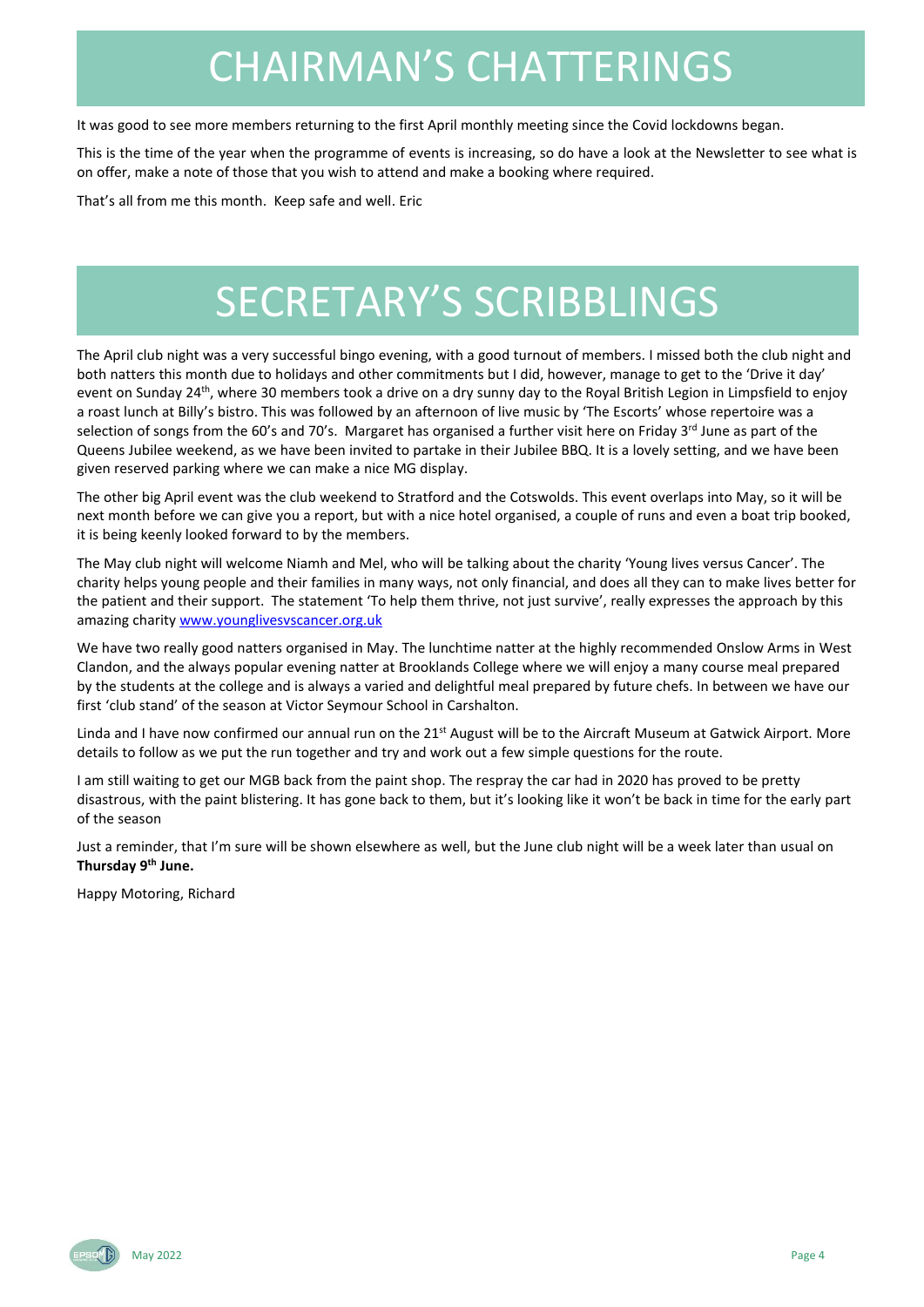### MEMBERSHIP MUSINGS

We have now had 100 membership applications for 2022, which is above where we were this time last year. However, some 10 members have not yet renewed from 2021. Should you be aware of someone who has not renewed, please ask them to contact me for an application form for renewal or use the application form which can be found on [www.epsommgoc.org.uk.](http://www.epsommgoc.org.uk/)

We had 2 new members in April 2022: Mark Sidwells and Gill Feast from Morden who have an MGB GT automatic in red from 1971 in good condition and Keith Mellor and Lesley Miller from Hersham who have an MGB GT automatic in white from 1971 in excellent condition. Welcome to both of these memberships and how rare to get 2 MGB GT automatics from the same year joining on the same night!

In addition, I am delighted to welcome Adam and Elaine Domaigne to our list of Life Members.

Malcolm

## CAR EVENTS

April was a busy month for members, with two events at Brooklands Museum and Classic Car Drive it Day on Sunday 24<sup>th</sup>. Many members will have, hopefully, enjoyed the trip away to Stratford on Avon at the end of the month.

With Club Stand activities starting in May/June do keep an eye open for such events where you can represent the Club.

One new addition in May is the MG Car Club SE Centre Spring Event and Run on Sunday 29<sup>th</sup> May 2022 which will be going to the Flitchling Manor Motor Museum at Polegate East Sussex BN26 5QA. Cost is £20 per car which includes a scenic run, entry to the Museum and entry into the Pride of Ownership on the day. The event is open to non-members of the Car Club and a flyer for the event is attached to the email that sent you this newsletter. The MG Car Club have also confirmed that the Silverstone International weekend for MGs will take place over the weekend of  $11<sup>th</sup>$  and  $12<sup>th</sup>$  June and full information can be found by [clicking here.](https://www.mgcc.co.uk/event/35175/)

On Sunday 10<sup>th</sup> July the London Borough of Sutton are holding their Sutton Green Fair and they will welcome classic cars to this event. Should you be interested in supporting this event please email [friendsofsuttongreen@gmail.com](mailto:friendsofsuttongreen@gmail.com) and they will then pass on your details to Ed Protheroe who is organising this part of the Fair. Cars will need to be on site by 11.30am and the Fair runs from 12 noon to 4pm.

Please note that the MG and Triumph weekend event will be held on the weekend of 19<sup>th</sup>-21<sup>st</sup> August at Stafford International Showground. This event was held last year at Great Malvern and won Car Club event of the Year.

I have recently received my application form for the South Downs Run on Sunday 4<sup>th</sup> September so do remember to book this lovely run at the end of the Summer. It is always well supported by our Club and is a good run shadowing the South Downs to Eastbourne.

As promised last month, I can advise members that our Autumn Leaves Run will be held on Sunday 30<sup>th</sup> October. I will provide more information in due course

Malcolm, Membership Secretary

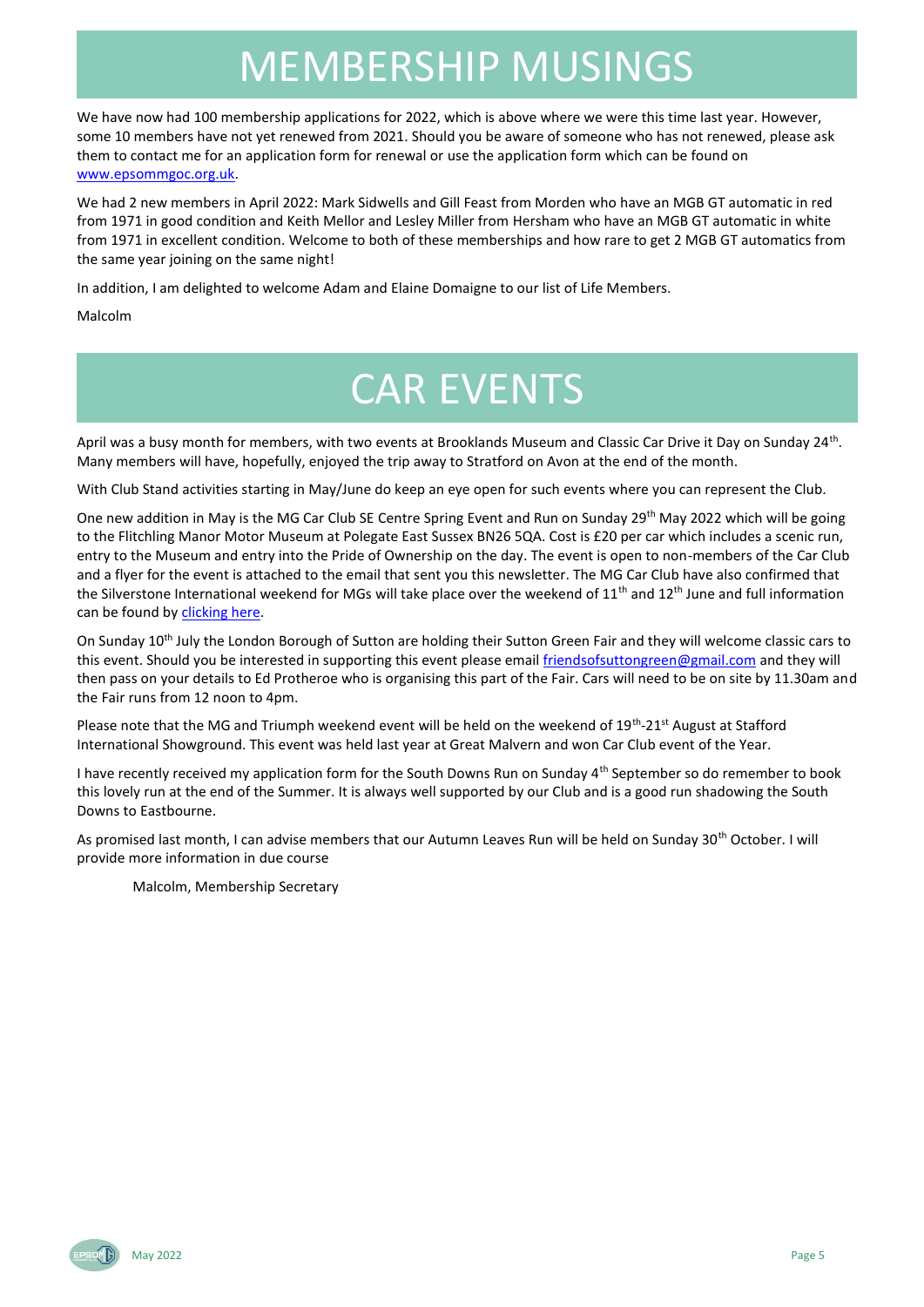

### NATTERS NEWS

Natters are a great way for members to get together for a chat and a bite to eat at a local pub. New members are especially welcome, do come and join us and meet some of your fellow MGers. We rarely talk about cars but enjoy lots of other chat!

As Natters are a meal and drink at a local pub, these are always booked with the venue in advance. If there is no interest in a particular date, I cancel the booking about 5 days before so, if you would like to come along, contact me to book your place and make sure the pub has room for us rather than just turning up. My number is 07584 575 695 and my email is [nigel.taylor1@btinternet.com](mailto:nigel.taylor1@btinternet.com)

Here are the upcoming natters:

- From 12.30pm on Tuesday 17<sup>th</sup> May at The Onslow Arms, West Clandon, GU4 7TE
- <sup>■</sup> 7pm sharp on Wednesday 25<sup>th</sup> May for a Gourmet Evening at Brooks Restaurant, Brooklands College, Weybridge, KT13 8TT (see below for more information)
- From 12 noon on Sunday 12<sup>th</sup> June lunchtime Natter at The Peacock, Henton, Chinnor, OX39 4AK for starters and/or mains, then afterwards to Foggy and Alexis Brooke's home for afters – more details next month.

Looking forward to nattering! Nige T

#### **EPSOM MGOC WHATSAPP GROUP**

I also run our WhatsApp group which members use to keep in touch and to share information or funnies. Members of the group sometimes even meet up for coffee at a local garden centre or cafe.

If you want to join the WhatsApp Group, please text me on 07584 575695, giving your name(s) email-address and phone number, so I can add you to the group.

Nige T

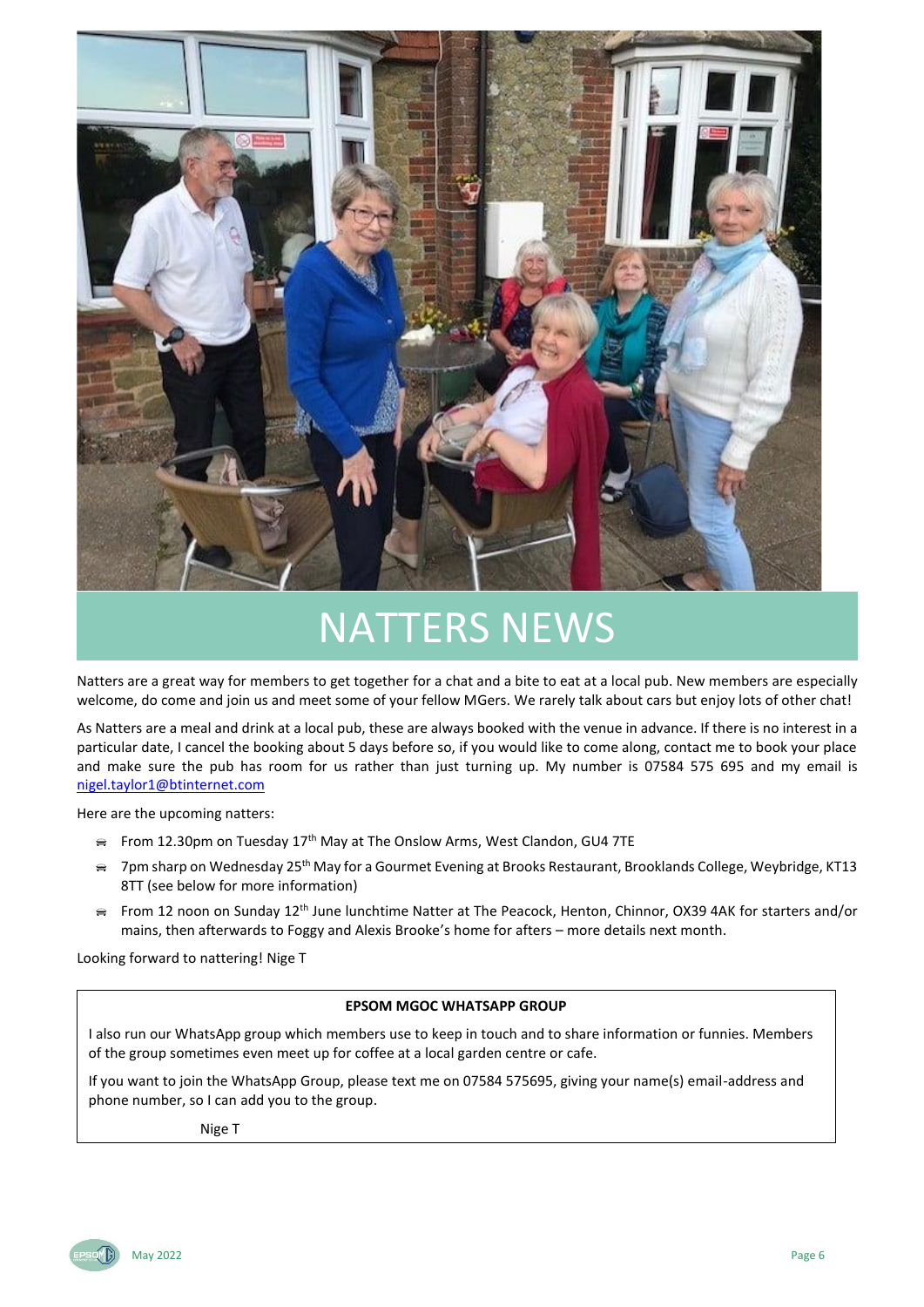### BROOKLANDS COLLEGE GOURMET EVENING

We plan on returning to the fantastic restaurant at Brooks Restaurant at Brooklands College, Heath Road, Weybridge, KT13 8TT on Wednesday 25 May. For those of you who have not been there with us before, the restaurant is part of the catering department at Brooklands College and the chefs and front-of-house staff are all students. Situated within the picturesque grounds of the college, Brooks Restaurant offers the finest cuisine in a variety of styles prepared and cooked by the Masterchefs of the future.

If enough of us book, we can take over the whole restaurant which is laid out in tables of between 4 and 8. There is also a reasonably-priced pay bar where you can buy beer, wine and soft drinks. The exact cost is not yet available but it will be very reasonable, somewhere between £20 and £25 per head which includes a three course gourmet meal and last time we went several years ago, there were extras bits and pieces like an amuse bouche and petit-fours, together with coffee at the end. For those of you who didn't attend our previous visits, the evenings were fabulous with great service and yummy food.

One important note is that we MUST be seated by 7pm. We know this can be difficult for those of us who are still working but are hoping that many of you will be able to make it.

Nigel Taylor will be co-ordinating the evening and in order to make sure we reserve enough spaces so no-one is disappointed he needs names and numbers, together with a £5 per head deposit (this will be taken off the cost of the meal on the night).

To book, see Nigel at tonight's meeting or contact him on 07584 575 695 o[r nigel.taylor1@btinternet.com](mailto:nigel.taylor1@btinternet.com)

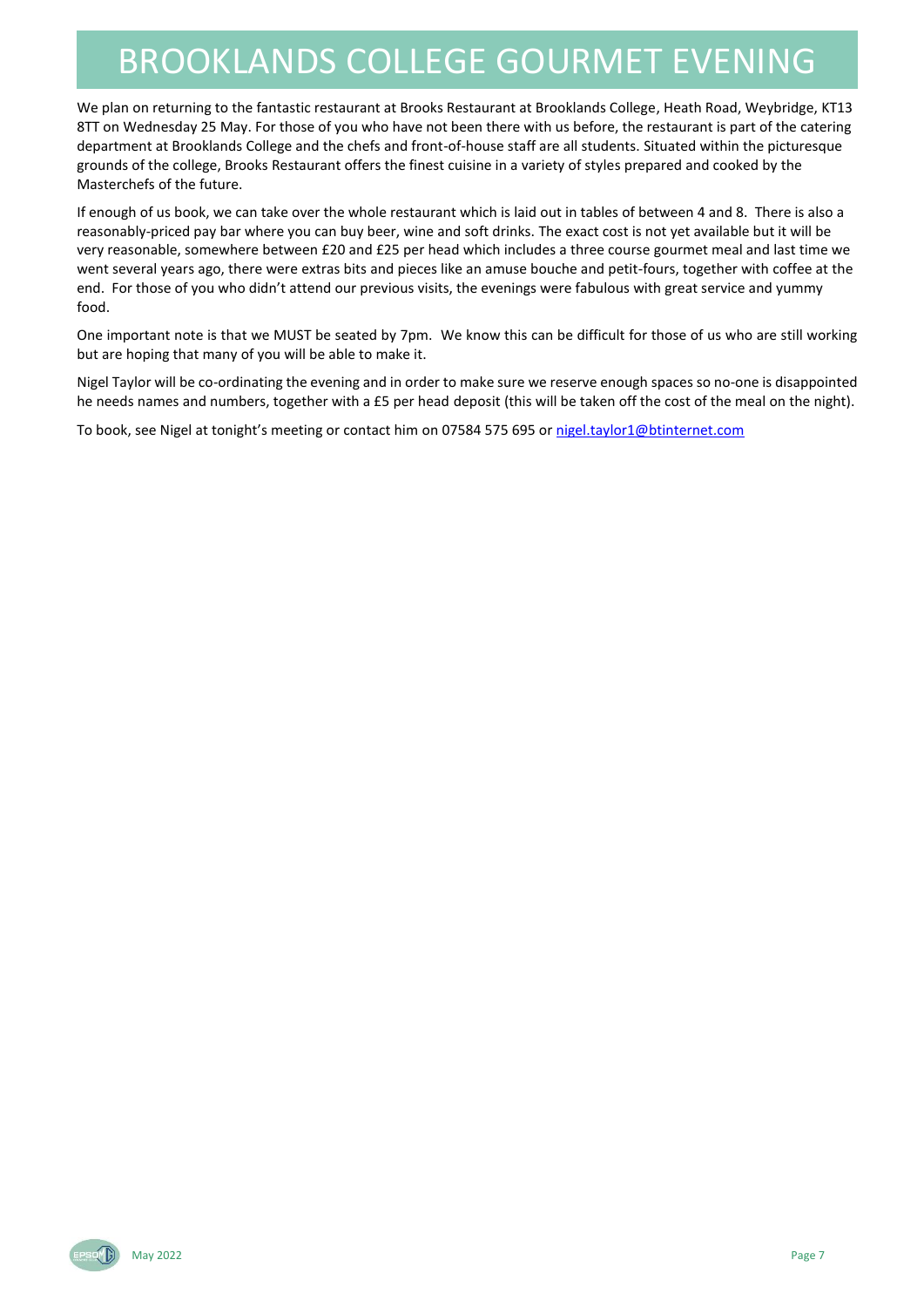### CLUB STAND

Club stands are starting to ramp up:

#### **Sat 21st May – Victor Seymour Infants School Car Show and Spring Fair, Denmark Road, Carshalton SM5 2JE.**

Bryan Young or I will be taking names for this event. Bryan has very kindly offered to sort things for this display. Please note the gazebo will not be present due to space at School. Places are limited and going fast so please let Bryan know as soon as possible.

#### **Saturday 11th June – Carshalton Park, Ruskin Road, Carshalton SM5 3DD**

We need to be onsite no later than 10 30am and exit not before 4.30pm as gates are marshalled. The public are admitted from 12 noon to 6pm. You can bring your own food or purchase there. Tea and Coffee will be discretely available all being well.

#### **Saturday 2nd July – Green Lane Primary and Nursery School, 4 Green Lane, Worcester Park KT4 8AS**

We need to be onsite by 10am or earlier as the event opens to the public at 11am finishing at 2pm. A Jubilee theme is the order of the day so if you wish to join in you may. Tea and coffee will be available.

#### **Sunday 14th August – Cranleigh Classic Car Show, Bookhurst Road. GU6 7DW** (on the B2127)

The CODE allowing you to be on the Club Stand is X46MYCP. The pre-registered cost is £7 and must be done no later than Tuesday 21<sup>st</sup> June. After this date you will be allocated a place in the general show car parking. Cost on the day is £15 if not registered. You may arrive from 7am up until 1pm. Tea and coffee will be available

#### **Sunday 25th September – Carshalton Riding For Disabled, Woodmansterne Road SM5 4DT.**

We are still awaiting detailed information.

I will take names for any of the above events and update info as I receive it. For information about any car stand, or to book your place, contact Paul Coleman on 01483 423169 or drop an email t[o paaablo@talktalk.net.](mailto:paaablo@talktalk.net)

Looking forward to our first display, Paul.

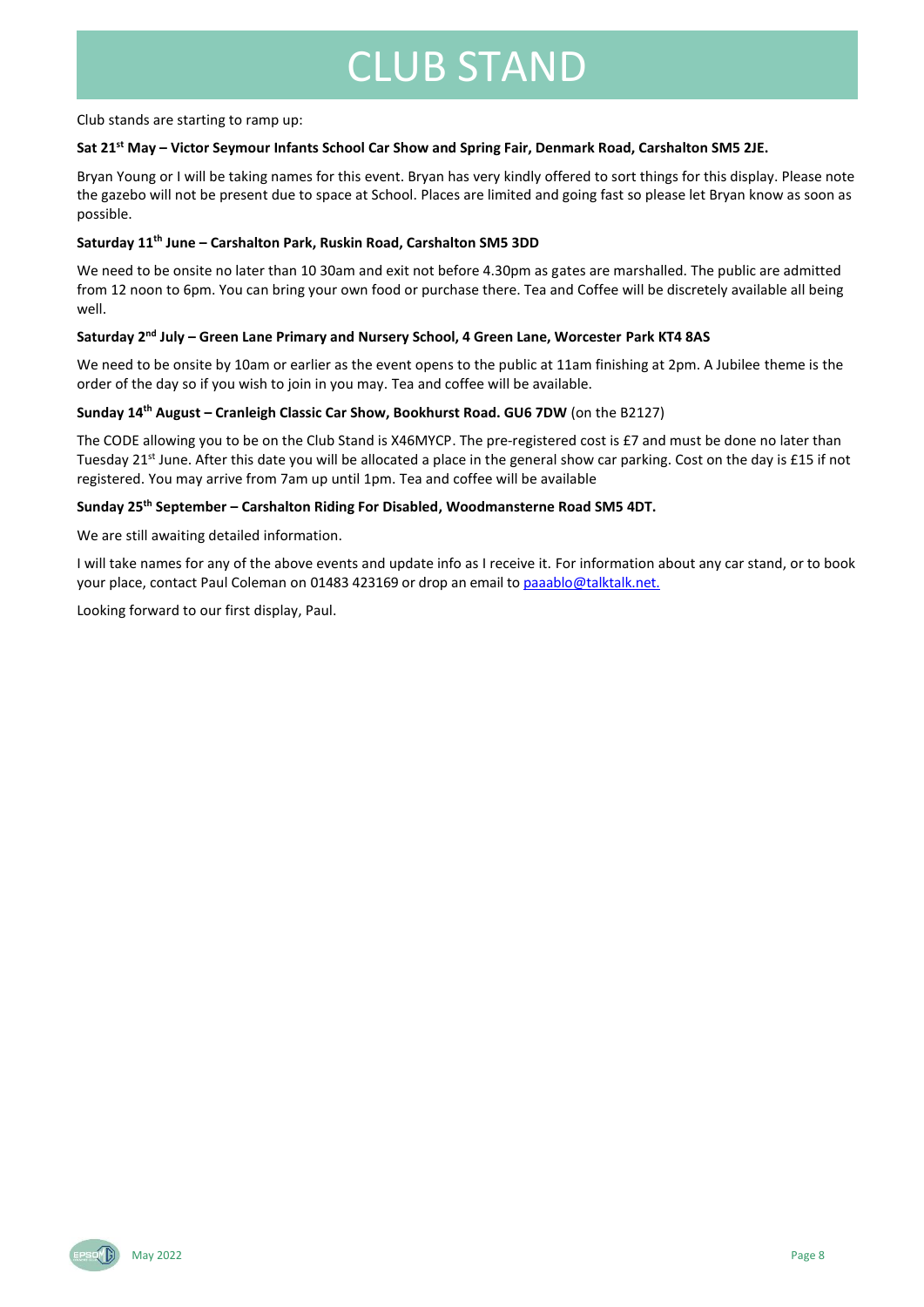## SURREY RUN 2022

We now have about 10 weeks to go before the 17th July when we set off for the SURREY RUN 2022. You may have noticed our advertising campaign has ramped up recently with quarter page adverts in the April issue of "Enjoying MG". We have a half page version for this month, May, and we have full pages to follow in June and July. By now we should also have a mention in "MG Enthusiast", a popular magazine read by many followers. This is all helping to boost the number of participants registering this year.

Some of you may have recently received an email regarding the Surrey Run event. This was sent to all those who registered last year thanking them for their valued support, As you all know, during the difficult times of the pandemic all charities suffered with a dramatic loss in the funds that would normally be generated by events such as ours. It was with great relief that we at Epsom, with the help of all those enthusiasts, were able to maintain our contributions to good caused in 2021. The email also explained details of our plans for this year and included a link to the 2022 Surrey Run booking form. This email went out to everyone who registered last year and may include those of you who have already completed the application form for 2022. DO NOT PANIC, your details have already been added.



For those still wishing to book for this year, I have once again included a form at the end of this article giving you all the booking details.

I will keep you informed as things progress.

My very best regards to you all, Nigel

### SURREY RUN BOOKING FORM

.........................................................................................................................................................................................................

| Name    |          |  |
|---------|----------|--|
| Address |          |  |
|         | Postcode |  |
| MG Type |          |  |
| Email   |          |  |

 $\Box$  Cheque for £20 enclosed payable to EPSOM AREA MGOC

 $\Box$  Paid £20 by bank transfer to:

| <b>Account Name</b> | Epsom Area MG Owners Club |
|---------------------|---------------------------|
| Account number      | 2046656                   |
| Sort code           | 20 24 61                  |
| Reference           | Surrey Run 22             |

Return with stamped self-addressed envelope to:

Pat Watson, 47 Newlands Way, Chessington, Surrey, KT9 2RW Tel: 020 8397 2008 Email: [patricia@watsonkt9.f9.co.uk](mailto:patricia@watsonkt9.f9.co.uk)

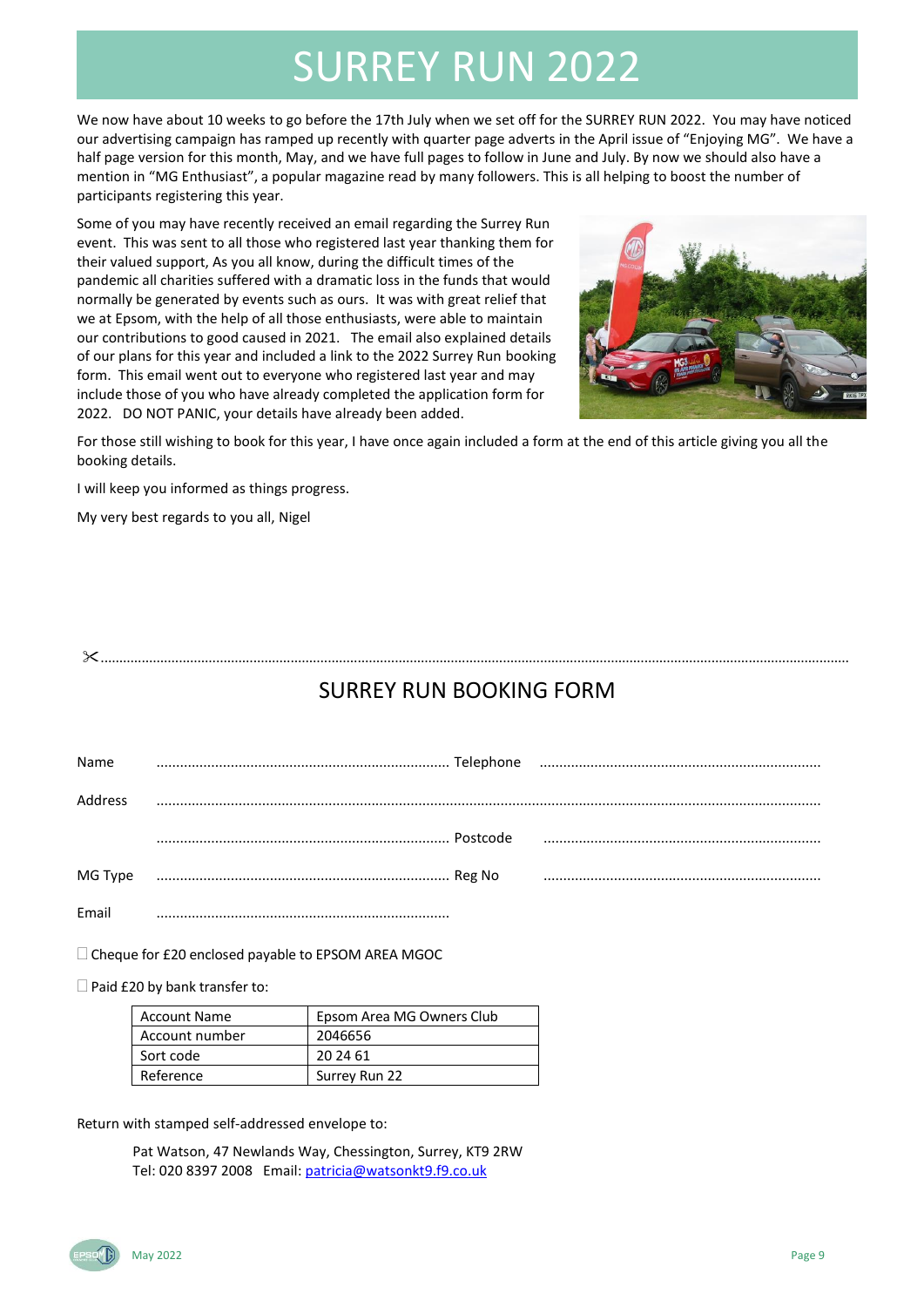## REGALIA

Tony Pearse is the Committee Member responsible for our fabulous Regalia. Sport your Club colours with pride or choose one of our lovely gifts for you, your family or friends. To buy any item, complete the order form below, including the reference number beside the item you want, and email it t[o anthony2444@tiscali.co.uk](mailto:anthony2444@tiscali.co.uk?subject=MG%20Regalia) or hand it to Tony at a Club Nights.

### **CLOTHING**



#### **MENS (SS16)**

Size: S/M/L/XL/XXL Colours: Black, burgundy, olive, deep navy, heather grey, light graphite, red, royal blue

#### **LADIES (SS82)**

Size: 8/10/12/14/16/18 (XS/S/M/L/XL/XXL) Colours: Azure, black, deep navy, fuchsia, heather grey, red, white.



#### **SWEATSHIRTS £17.50**

**FRUIT OF THE LOOM HOODIES £25**

**FRUIT OF THE LOOM (SS120)** Size: S/M/L/XL/XXL and chest 35-37/38- 40/41-43/44-46/47-49 Colours: Azure, black, bottle, burgundy, Deep Navy, Fuchsia, Heather Grey, Kelly (green), Light Graphite, Orange, Purple, Red, Royal Blue, White

**RUSSELL (762M)** (thicker version) Size: XS/S/M/L/XL/XXL/3XL/4XL or chest 34-36/36- 38/38-40/40-42/42-44/44-46, 46-48/48-50 Colours: Bottle green, bright royal blue, French navy, black, bright red, burgundy, classic red, light Oxford (grey), purple, sky blue, winter emerald (green)

### **FRUIT OF THE LOOM POLO SHIRTS £15**

**MENS (SS11)** Size: S/M/L/XL/2XL/3XL/4XL/5XL Colours: Black, heather grey, navy, white, (mid-green), Kelly (light green), orange, sunflower (yellow) or white. purple, red, royal blue, sky blue, sunflower

V-neck premium (GD91)

#### **LADIES (SS86)**

Sizes 8/10/12/14/16/18

bottle green, burgundy, deep navy, emerald | purple, red, navy, deep navy, royal blue, sky blue, Colours: Black, bottle green, burgundy, heather grey,

#### **MENS TSHIRTS**

| FRUIT OF THE LOOM (SS10) £12.50                                                                                                                                                               | RUSSELL HEAVYWEIGHT (010M) £17.50                                                                                                     |
|-----------------------------------------------------------------------------------------------------------------------------------------------------------------------------------------------|---------------------------------------------------------------------------------------------------------------------------------------|
| Size: S/M/L/XL/2XL/3XL/4XL/5XL<br>Colours: Black, heather grey, navy, white,<br>ash, bottle green, burgundy, classic olive,<br>deep navy, light graphite, red, royal Blue,<br>zinc, chocolate | Size: XS/S/M/L/XL/2XL/3XL/4XL<br>Colours: Black, bottle green, bright royal, classic red,<br>French navy, light Oxford, orange, white |
|                                                                                                                                                                                               |                                                                                                                                       |



### **WOMENS GILDAN V-NECK TSHIRTS £12.50**

Size: 8-10/12-14/14-16/16-18 (S/M/L/XL/XXL) Colours: Azalea, black, Cornsilk, Heliconia, light blue, navy, red, royal blue, sapphire blue, sport grey, white

**CAPS £12.50**



#### BEECHFIELD (BB58) heavy cotton drill with stitched ventilation eyelets, pre-curved peak, fabric strap with tri-glide buckle.

Colour: Black, bottle green, bright royal, classic red, French navy, light grey, natural and white

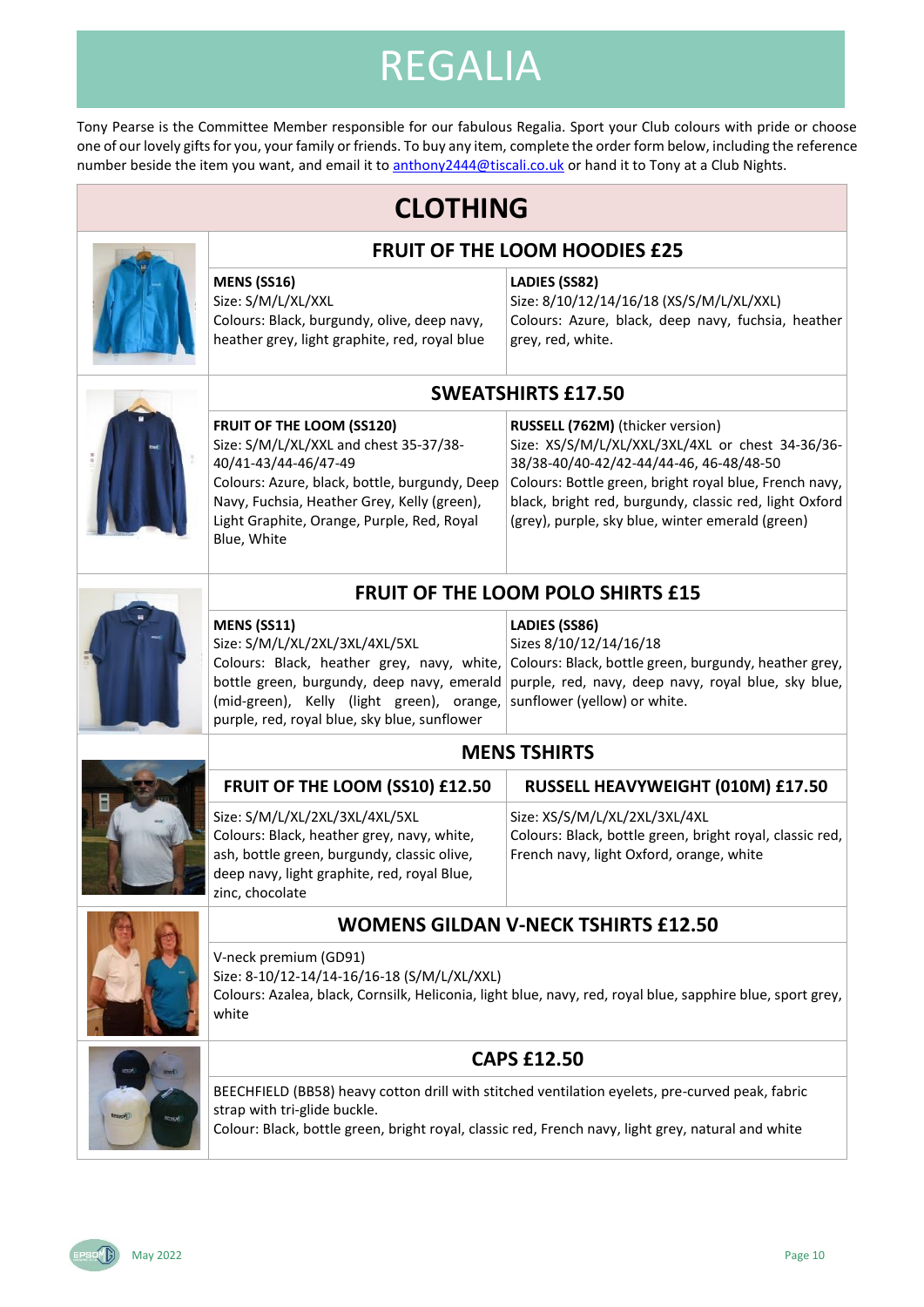### **OTHER ITEMS**

### **MUMBLES BEAR £15**

Bears (MM016) are light brown and 30cm (12") tall. They can be ordered beautifully dressed in a coloured jumper, hoodie or t-shirt, embroidered with the famous Epsom MGOC logo. Choose from:

- Jumper: Cream, baby pink, baby blue, navy, white, red
- Hoodie: Fuchsia, navy, red, white
- T-shirt: Fuchsia, navy, red, white, sublimation white, baby blue, bottle green, burgundy, pink

|  | <b>METAL KEYRING £1.50</b>                                                                         | <b>CREDIT CARD HOLDER £2</b>                    |  |  |  |
|--|----------------------------------------------------------------------------------------------------|-------------------------------------------------|--|--|--|
|  | Keyring with domed decal fob featuring the<br>Epsom Club logo                                      | Plastic credit card holder with Epsom Club Logo |  |  |  |
|  | <b>CAR WINDOW STICKERS 50p</b>                                                                     |                                                 |  |  |  |
|  | Not just for the car – why not buy one for home, shed, caravan or camper!                          |                                                 |  |  |  |
|  | <b>PENSE1</b><br>Wow your friends and family when you sign your autograph with a stylish club pen! |                                                 |  |  |  |
|  |                                                                                                    |                                                 |  |  |  |

### **REGALIA ORDER FORM**

............................................................................................................

| <b>NAME:</b>      |                  |  |               |                     |              |  |
|-------------------|------------------|--|---------------|---------------------|--------------|--|
| <b>TELEPHONE:</b> |                  |  | <b>EMAIL:</b> |                     |              |  |
| <b>ITEM</b>       | <b>REFERENCE</b> |  | <b>SIZE</b>   | <b>COLOUR</b>       | <b>PRICE</b> |  |
|                   |                  |  |               |                     |              |  |
|                   |                  |  |               |                     |              |  |
|                   |                  |  |               |                     |              |  |
|                   |                  |  |               |                     |              |  |
|                   |                  |  |               |                     |              |  |
|                   |                  |  |               |                     |              |  |
|                   |                  |  |               |                     |              |  |
|                   |                  |  |               |                     |              |  |
|                   |                  |  |               |                     |              |  |
|                   |                  |  |               |                     |              |  |
|                   |                  |  |               |                     |              |  |
|                   |                  |  |               | <b>TOTAL TO PAY</b> |              |  |



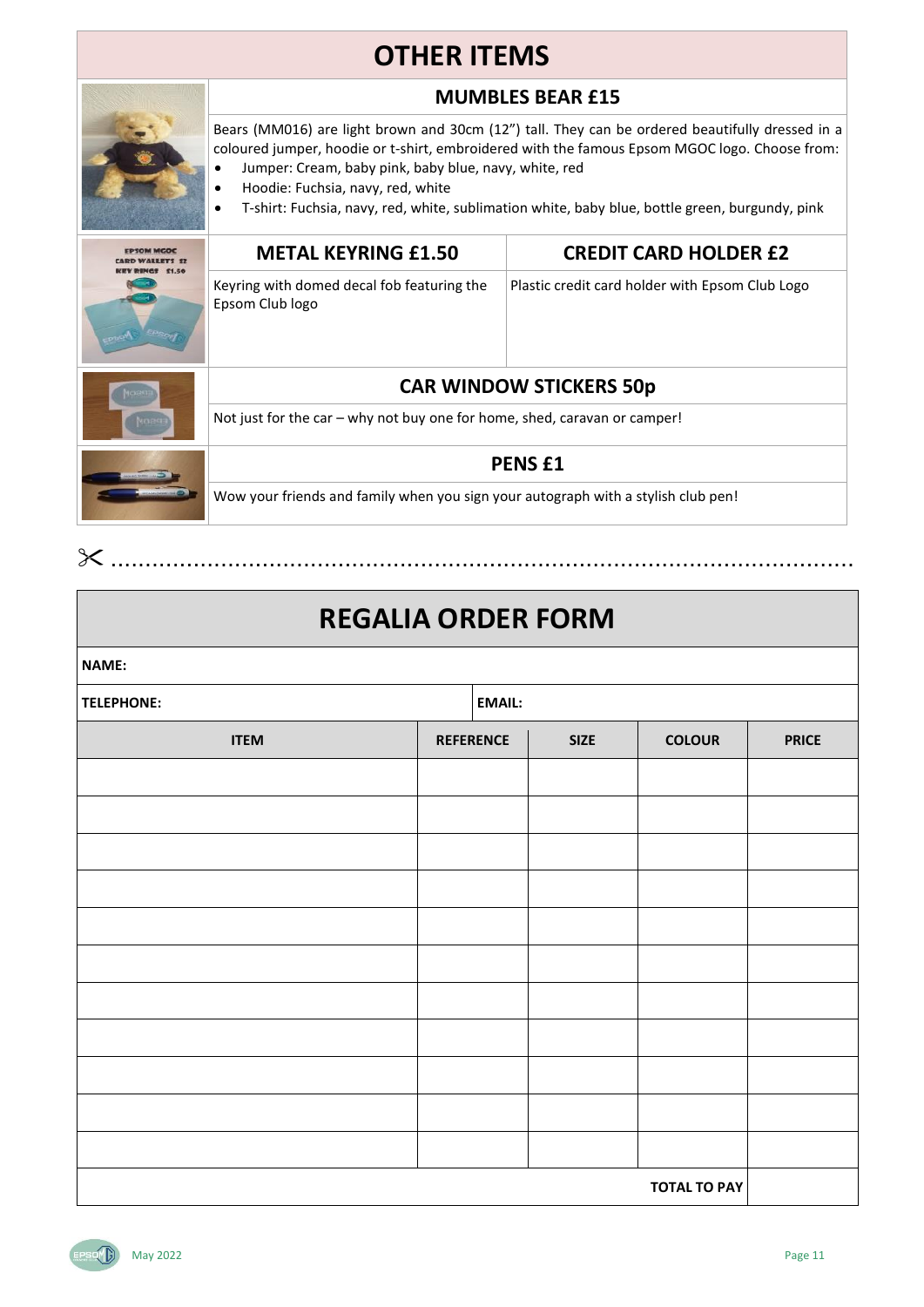### ADS

Private Ads are free to members and will stay in the newsletter for 3 issues unless you request an extension. Contact the Editor - email [kimshros@gmail.com](mailto:kimshros@gmail.com) for entry in the next issue. Inclusion of an advert does not indicate Club endorsement

#### **FOR SALE**

Magnificent 1959 MGA 1600MkI Roadster in stunning Old English white with black interior/white seat piping/wire wheels

Complete fastidious nut & bolt rebuild on powder coated chassis to excellent & original standard. Photographic record. No expense spared and supporting receipts file. Unleaded conversion. All electrical and mechanical components rebuilt providing reliable, carefree, classic MG motoring



Present owner 20 years plus (kept in centrally heated garage) Workshop manual, handbook and other literature included

**Price £29,950**

Rory 07710905521 or roryjmsmith@btinternet.com



Period MGA Fibreglass Hardtop in Black will also become available



 $3/3$ 

**REDUCED TO £3,750**

**FOR SALE 2003 MG TF 135 2003**

one of 16 in this colour in the UK. Mileage 62,275. One careful owner from new. Excellent condition, serviced regularly. MOT October 2021. It's a unique car as there were only 38 TFs painted in Monogram Black Olive, 20 of these went to Australia, two were exported to Germany and the remaining 16 were UK cars Reluctant sale as one of 4 MGs and garage space is needed.

Contact Dave on 07510 260235 or 020 8393 4614 - davidgi75@icloud.com gills75@talktalk.net



### Hillbrow  $\sim$  Swanage  $\sim$  Dorset

A three bedroom family holiday home with amazing views of the Purbeck hills. Visit the much loved seaside town with stunning coastline, sandy beach, railway and historical interest. The perfect getaway to relax,<br>explore or walk a stretch of the Jurassic Coast!

For more information please contact Alison & Caroline

www.hillbrowholidays.co.uk

**WANTED - a**ny old fountain pens and related Items as I collect them. Mike 07976 204560 or 020 8942 0554

#### **HOLIDAY APARTMENT IN SOUTHERN CYPRUS**

Modern 2 bedroomed apartment in a small, very quiet complex (30 apartments) with a communal swimming pool and jacuzzi. For photos & info. se[e www.airbnb.co.uk/rooms/19981868](http://www.airbnb.co.uk/rooms/19981868) To **book**, with MGOC Epsom discount, or for further information please contact **Ian Robinson** on 07973 409 175 o[r ian.iwr@mail.com](mailto:ian.iwr@mail.com)